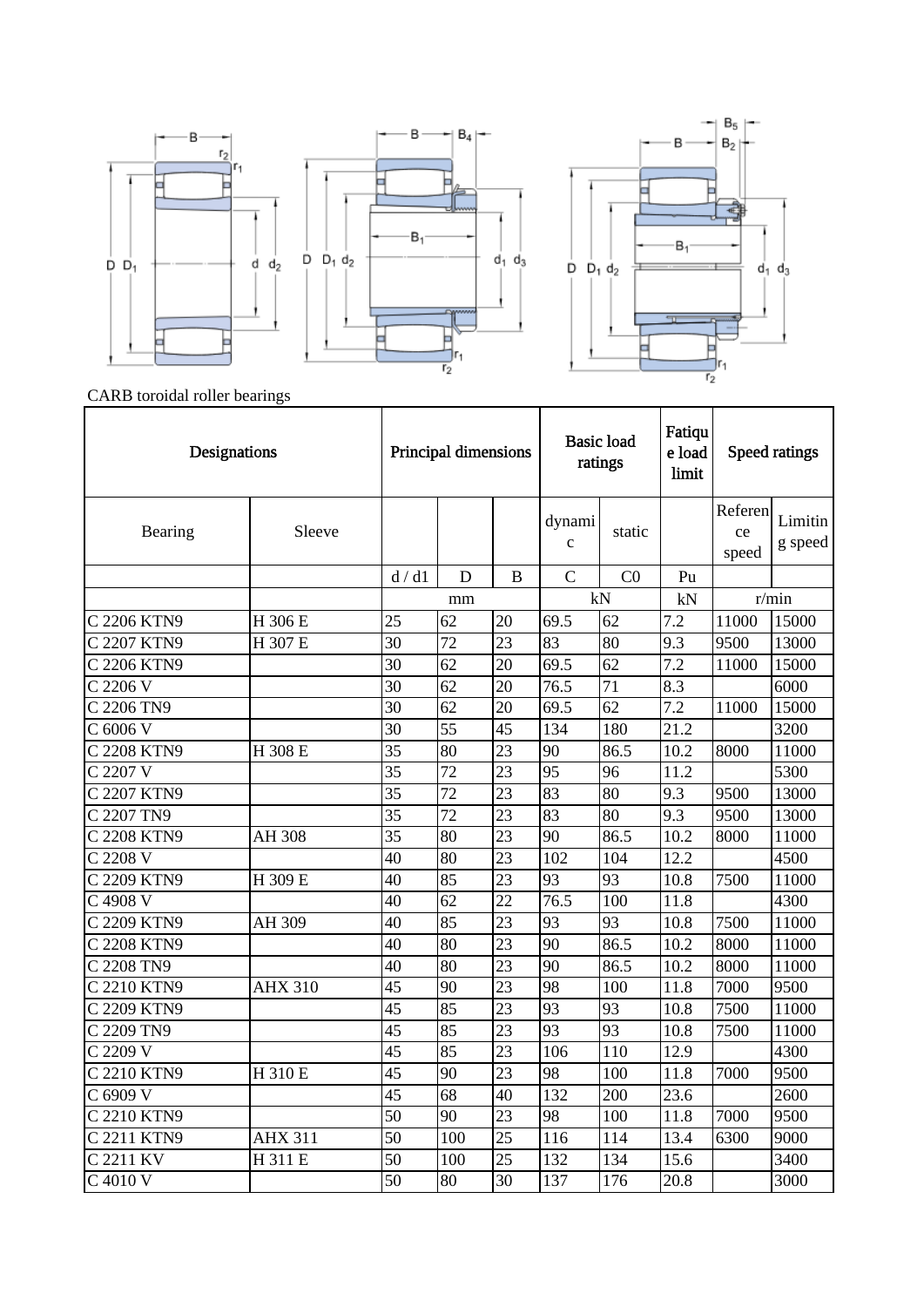| C 4910 V          |                   | 50              | 72  | 22              | 86.5 | 125 | 14.6 |      | 3600 |
|-------------------|-------------------|-----------------|-----|-----------------|------|-----|------|------|------|
| C 2211 KV         | <b>AHX 311</b>    | 50              | 100 | 25              | 132  | 134 | 15.6 |      | 3400 |
| C 2210 TN9        |                   | 50              | 90  | 23              | 98   | 100 | 11.8 | 7000 | 9500 |
| C 6910 V          |                   | 50              | 72  | 40              | 140  | 224 | 26   |      | 2400 |
| C 4010 TN9        |                   | 50              | 80  | 30              | 116  | 140 | 16.3 | 5600 | 7500 |
| C 2211 KTN9       | H 311 E           | 50              | 100 | 25              | 116  | 114 | 13.4 | 6300 | 9000 |
| C 2210 V          |                   | 50              | 90  | $\overline{23}$ | 114  | 122 | 14.3 |      | 3800 |
| C 2212 KV         | H 312             | 55              | 110 | 28              | 166  | 190 | 22.4 |      | 2800 |
| C 2212 KTN9       | H 312 E           | 55              | 110 | 28              | 143  | 156 | 18.3 | 5600 | 7500 |
| C 2211 KTN9       |                   | 55              | 100 | 25              | 116  | 114 | 13.4 | 6300 | 9000 |
| C 2211 TN9        |                   | 55              | 100 | 25              | 116  | 114 | 13.4 | 6300 | 9000 |
| C 2211 KV         |                   | 55              | 100 | 25              | 132  | 134 | 15.6 |      | 3400 |
| C 2212 KTN9       | <b>AHX 312</b>    | $\overline{55}$ | 110 | 28              | 143  | 156 | 18.3 | 5600 | 7500 |
| C 6911 V          |                   | 55              | 80  | 45              | 180  | 300 | 35.5 |      | 2200 |
| C 2212 KV         | <b>AHX 312</b>    | 55              | 110 | 28              | 166  | 190 | 22.4 |      | 2800 |
| C 2211 V          |                   | 55              | 100 | 25              | 132  | 134 | 15.6 |      | 3400 |
| C 2213 KV         | AH 313 G          | 60              | 120 | 31              | 204  | 216 | 25.5 |      | 2400 |
| C 2213 KTN9       | AH 313 G          | 60              | 120 | 31              | 180  | 180 | 21.2 | 5300 | 7500 |
| C 2214 KTN9       | H 314 E           | 60              | 125 | 31              | 186  | 196 | 22.8 | 5000 | 7000 |
| C 2212 KV         |                   | 60              | 110 | 28              | 166  | 190 | 22.4 |      | 2800 |
| C 6912 V          |                   | 60              | 85  | 45              | 190  | 335 | 39   |      | 1900 |
| C 2213 KTN9       | H 313 E           | 60              | 120 | 31              | 180  | 180 | 21.2 | 5300 | 7500 |
| C 2212 V          |                   | 60              | 110 | 28              | 166  | 190 | 22.4 |      | 2800 |
| C 2212 KTN9       |                   | 60              | 110 | 28              | 143  | 156 | 18.3 | 5600 | 7500 |
| C 2314 K          | H 2314            | 60              | 150 | 51              | 405  | 430 | 49   | 3800 | 5000 |
| C 6912-2NSV       |                   | 60              | 85  | 45              | 190  | 335 | 39   |      |      |
| C 2212 TN9        |                   | 60              | 110 | 28              | 143  | 156 | 18.3 | 5600 | 7500 |
| C 2213 KV         | H 313             | 60              | 120 | 31              | 204  | 216 | 25.5 |      | 2400 |
| C 2213 KV         |                   | 65              | 120 | 31              | 204  | 216 | 25.5 |      | 2400 |
| C 2215 K          | H 315 E           | 65              | 130 | 31              | 196  | 208 | 24   | 4800 | 6700 |
| C 2215 KV         | H 315             | 65              | 130 | 31              | 220  | 240 | 28   |      | 2200 |
| C 2314 K          | <b>AHX 2314 G</b> | 65              | 150 | 51              | 405  | 430 | 49   | 3800 | 5000 |
| C 2213 TN9        |                   | $\overline{65}$ | 120 | $\overline{31}$ | 180  | 180 | 21.2 | 5300 | 7500 |
| C 2213 V          |                   | 65              | 120 | 31              | 204  | 216 | 25.5 |      | 2400 |
| C 2315 K          | H 2315            | 65              | 160 | 55              | 425  | 465 | 52   | 3600 | 4800 |
| C 4013-2CS5V/GEM9 |                   | 65              | 100 | 35              | 102  | 173 | 20.4 |      | 150  |
| C 2213 KTN9       |                   | 65              | 120 | 31              | 180  | 180 | 21.2 | 5300 | 7500 |
| C 2214 KTN9       | AH 314 G          | 65              | 125 | 31              | 186  | 196 | 22.8 | 5000 | 7000 |
| C 2314 K          |                   | 70              | 150 | 51              | 405  | 430 | 49   | 3800 | 5000 |
| C 2216 K          | H 316 E           | 70              | 140 | 33              | 220  | 250 | 28.5 | 4300 | 6000 |
| C 2316 K          | H 2316            | 70              | 170 | 58              | 510  | 550 | 60   | 3400 | 4500 |
| C 2214 KTN9       |                   | 70              | 125 | 31              | 186  | 196 | 22.8 | 5000 | 7000 |
| C 2314            |                   | 70              | 150 | 51              | 405  | 430 | 49   | 3800 | 5000 |
| C 2215 KV         | AH 315 G          | 70              | 130 | 31              | 220  | 240 | 28   |      | 2200 |
| C 2315 K          | AHX 2315 G        | 70              | 160 | 55              | 425  | 465 | 52   | 3600 | 4800 |
| C 2215 K          | AH 315 G          | 70              | 130 | 31              | 196  | 208 | 24   | 4800 | 6700 |
| C 2214 V          |                   | 70              | 125 | 31              | 212  | 228 | 26.5 |      | 2400 |
| C 2216 KV         | H 316             | 70              | 140 | 33              | 255  | 305 | 34.5 |      | 2000 |
| C 2214 TN9        |                   | 70              | 125 | 31              | 186  | 196 | 22.8 | 5000 | 7000 |
| C 2317 K          | H 2317            | 75              | 180 | 60              | 540  | 600 | 64   | 3200 | 4300 |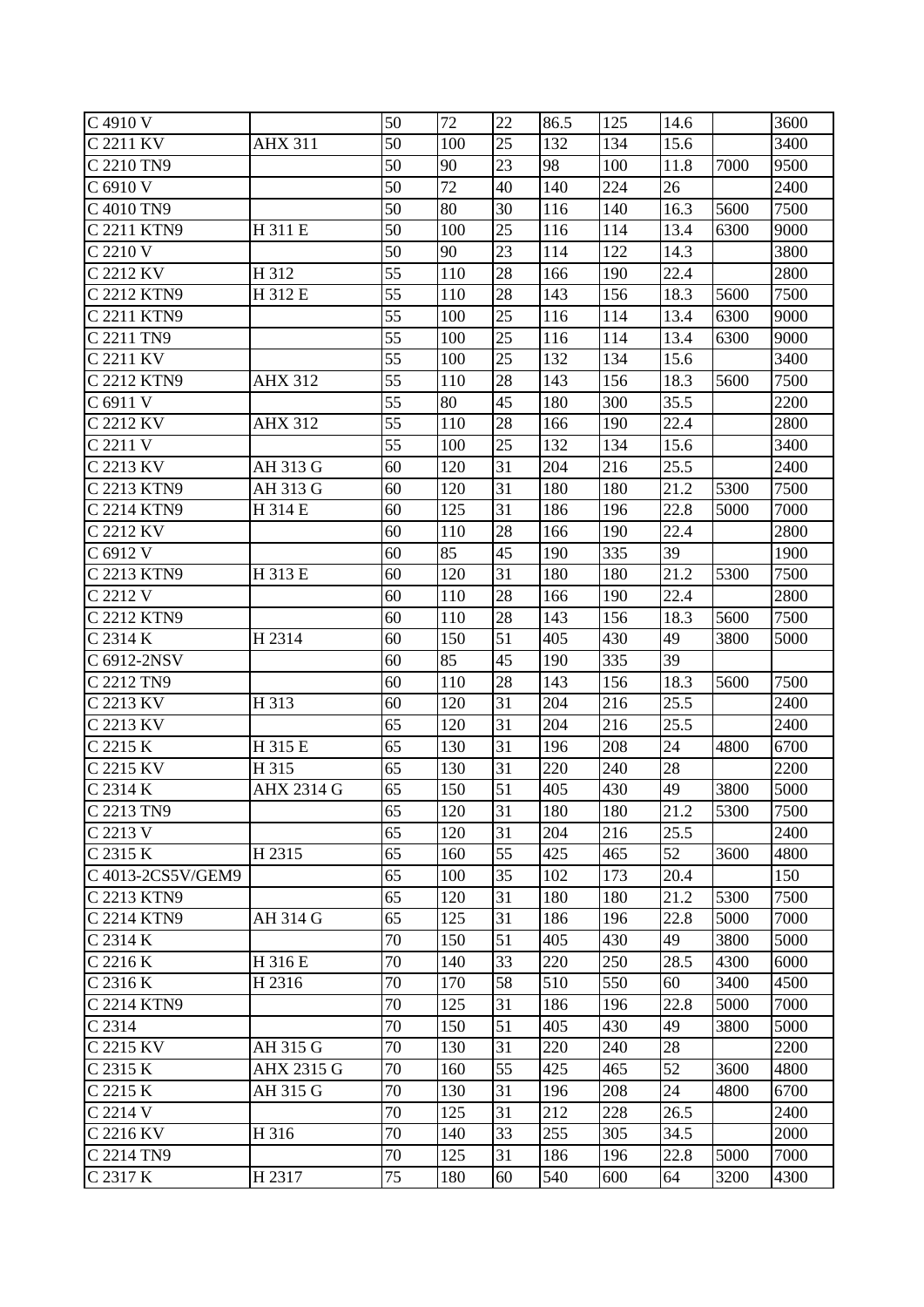| C 2316 K              | AHX 2316        | 75              | 170 | 58              | 510 | 550 | 60   | 3400 | 4500 |
|-----------------------|-----------------|-----------------|-----|-----------------|-----|-----|------|------|------|
| C 4015 V              |                 | 75              | 115 | 40              | 208 | 345 | 40.5 |      | 2000 |
| C 2216 K              | AH 316          | 75              | 140 | 33              | 220 | 250 | 28.5 | 4300 | 6000 |
| C 2217 K              | H 317 E         | $\overline{75}$ | 150 | 36              | 275 | 320 | 35.5 | 4000 | 5600 |
| C 2215 KV             |                 | 75              | 130 | 31              | 220 | 240 | 28   |      | 2200 |
| C 6915-2CS5V/GEM9     |                 | 75              | 105 | 54              | 204 | 325 | 37.5 |      | 140  |
| C 2315 K              |                 | 75              | 160 | $\overline{55}$ | 425 | 465 | 52   | 3600 | 4800 |
| C 6915 V/VE240        |                 | 75              | 105 | 54              | 204 | 325 | 37.5 |      | 1900 |
| C 5915-2CS5V/GEM9     |                 | 75              | 105 | 40              | 166 | 232 | 30   |      | 130  |
| C 2315                |                 | 75              | 160 | 55              | 425 | 465 | 52   | 3600 | 4800 |
| C 2215                |                 | 75              | 130 | 31              | 196 | 208 | 24   | 4800 | 6700 |
| C 5915 V              |                 | 75              | 105 | 40              | 204 | 325 | 38   |      | 1900 |
| C 2215 K              |                 | 75              | 130 | 31              | 196 | 208 | 24   | 4800 | 6700 |
| C 2215 V              |                 | 75              | 130 | 31              | 220 | 240 | 28   |      | 2200 |
| C 2216 KV             | AH 316          | 75              | 140 | 33              | 255 | 305 | 34.5 |      | 2000 |
| C 2217 K              | <b>AHX 317</b>  | 80              | 150 | 36              | 275 | 320 | 35.5 | 4000 | 5600 |
| C 2318 K              | H 2318          | 80              | 190 | 64              | 610 | 695 | 73.5 | 2800 | 4000 |
| C 2216 K              |                 | 80              | 140 | 33              | 220 | 250 | 28.5 | 4300 | 6000 |
| C 2216 V              |                 | 80              | 140 | 33              | 255 | 305 | 34.5 |      | 2000 |
| C 2316 K              |                 | 80              | 170 | 58              | 510 | 550 | 60   | 3400 | 4500 |
| C 2316                |                 | 80              | 170 | 58              | 510 | 550 | 60   | 3400 | 4500 |
| C 2216                |                 | 80              | 140 | 33              | 220 | 250 | 28.5 | 4300 | 6000 |
| C 2218 K              | H 318 E         | 80              | 160 | 40              | 325 | 380 | 41.5 | 3800 | 5300 |
| C 2317 K              | <b>AHX 2317</b> | 80              | 180 | 60              | 540 | 600 | 64   | 3200 | 4300 |
| C 2216 KV             |                 | 80              | 140 | 33              | 255 | 305 | 34.5 |      | 2000 |
| C 2217 K              |                 | 85              | 150 | 36              | 275 | 320 | 35.5 | 4000 | 5600 |
| C 2317                |                 | 85              | 180 | 60              | 540 | 600 | 64   | 3200 | 4300 |
| C 2317 K              |                 | 85              | 180 | 60              | 540 | 600 | 64   | 3200 | 4300 |
| C 2217                |                 | 85              | 150 | 36              | 275 | 320 | 35.5 | 4000 | 5600 |
| C 2319 K              | H 2319          | 85              | 200 | 67              | 610 | 695 | 73.5 | 2800 | 4000 |
| C 2218 K              | <b>AHX 318</b>  | 85              | 160 | 40              | 325 | 380 | 41.5 | 3800 | 5300 |
| C 2318 K              | <b>AHX 2318</b> | 85              | 190 | 64              | 610 | 695 | 73.5 | 2800 | 4000 |
| $C$ 2318 K            |                 | 90              | 190 | 64              | 610 | 695 | 73.5 | 2800 | 4000 |
| C 2320 K              | H 2320          | 90              | 215 | 73              | 800 | 880 | 90   | 2600 | 3600 |
| C 2319 K              | AHX 2319        | 90              | 200 | 67              | 610 | 695 | 73.5 | 2800 | 4000 |
| C 2220 K              | H 320 E         | 90              | 180 | 46              | 415 | 465 | 49   | 3600 | 4800 |
| C 5918-2CS5V/GEM9     |                 | 90              | 125 | 46              | 224 | 400 | 44   |      | 110  |
| C 2218 K              |                 | 90              | 160 | 40              | 325 | 380 | 41.5 | 3800 | 5300 |
| C 2318                |                 | 90              | 190 | 64              | 610 | 695 | 73.5 | 2800 | 4000 |
| C 5918 V              |                 | 90              | 125 | 46              | 224 | 400 | 45.5 |      | 1600 |
| C 2218                |                 | 90              | 160 | 40              | 325 | 380 | 41.5 | 3800 | 5300 |
| C 5918 MB             |                 | 90              | 125 | 46              | 193 | 325 | 37.5 | 2600 | 4000 |
| C 2319 $\overline{K}$ |                 | 95              | 200 | 67              | 610 | 695 | 73.5 | 2800 | 4000 |
| C 2319                |                 | 95              | 200 | 67              | 610 | 695 | 73.5 | 2800 | 4000 |
| C 2320 K              | <b>AHX 2320</b> | 95              | 215 | 73              | 800 | 880 | 90   | 2600 | 3600 |
| C 2220 K              | <b>AHX 320</b>  | 95              | 180 | 46              | 415 | 465 | 49   | 3600 | 4800 |
| C 4020 V              |                 | 100             | 150 | 50              | 355 | 530 | 58.5 |      | 1400 |
| C 2320                |                 | 100             | 215 | 73              | 800 | 880 | 90   | 2600 | 3600 |
| C 4120-2CS5V/GEM9     |                 | 100             | 165 | 65              | 475 | 655 | 69.5 |      | 90   |
| C 2220                |                 | 100             | 180 | 46              | 415 | 465 | 49   | 3600 | 4800 |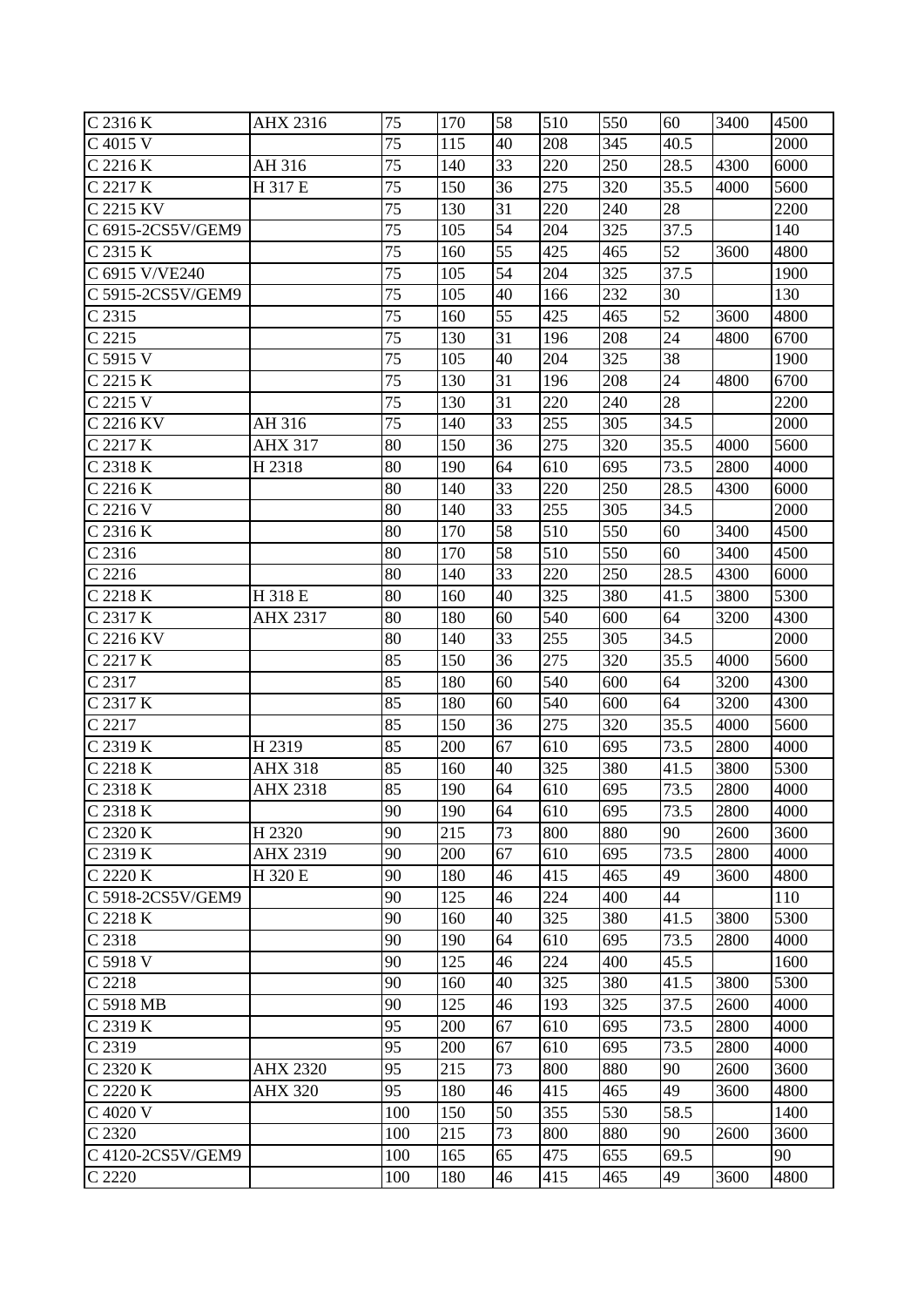| C 4120 V/VE240    |                 | 100 | 165 | 65 | 475  | 655  | 71   |      | 1300 |
|-------------------|-----------------|-----|-----|----|------|------|------|------|------|
| C 3120 V          |                 | 100 | 165 | 52 | 475  | 655  | 71   |      | 1300 |
| C 2222 K          | H 322 E         | 100 | 200 | 53 | 530  | 620  | 64   | 3200 | 4300 |
| C 2220 K          |                 | 100 | 180 | 46 | 415  | 465  | 49   | 3600 | 4800 |
| C 5020 V          |                 | 100 | 150 | 67 | 510  | 865  | 95   |      | 1100 |
| C 2320 K          |                 | 100 | 215 | 73 | 800  | 880  | 90   | 2600 | 3600 |
| C 2222 K          | <b>AHX 3122</b> | 105 | 200 | 53 | 530  | 620  | 64   | 3200 | 4300 |
| C 4122 V          |                 | 110 | 180 | 69 | 670  | 1000 | 104  |      | 900  |
| C 4022 V          |                 | 110 | 170 | 60 | 500  | 800  | 85   |      | 1200 |
| C 4022 MB         |                 | 110 | 170 | 60 | 430  | 655  | 69.5 | 2600 | 3400 |
| C 2222            |                 | 110 | 200 | 53 | 530  | 620  | 64   | 3200 | 4300 |
| C 3224 K          | H 2324 L        | 110 | 215 | 76 | 750  | 980  | 98   | 2400 | 3200 |
| C 4122-2CS5V/GEM9 |                 | 110 | 180 | 69 | 500  | 710  | 75   |      | 80   |
| C 4022-2CS5V/GEM9 |                 | 110 | 170 | 60 | 415  | 585  | 63   |      | 85   |
| C 2222 K          |                 | 110 | 200 | 53 | 530  | 620  | 64   | 3200 | 4300 |
| C 4024 K30V/VE240 | AH 24024        | 115 | 180 | 60 | 430  | 640  | 65.5 |      | 1400 |
| C 2326 K/VE240    | H 2326          | 115 | 280 | 93 | 980  | 1220 | 114  | 2400 | 3200 |
| C 2226 K          | H 3126 L        | 115 | 230 | 64 | 735  | 930  | 91.5 | 2800 | 3800 |
| C 4024 K30V       | AH 24024        | 115 | 180 | 60 | 530  | 880  | 91.5 |      | 1100 |
| C 3224 K          | AHX 3224 G      | 115 | 215 | 76 | 750  | 980  | 98   | 2400 | 3200 |
| C 4124 V          |                 | 120 | 200 | 80 | 780  | 1120 | 114  |      | 750  |
| C 4024 V          |                 | 120 | 180 | 60 | 530  | 880  | 91.5 |      | 1100 |
| C 4024 V/VE240    |                 | 120 | 180 | 60 | 430  | 640  | 65.5 |      | 1400 |
| C 3224 K          |                 | 120 | 215 | 76 | 750  | 980  | 98   | 2400 | 3200 |
| C 4024 K30V/VE240 |                 | 120 | 180 | 60 | 430  | 640  | 65.5 |      | 1400 |
| C 3024 V          |                 | 120 | 180 | 46 | 430  | 640  | 65.5 |      | 1400 |
| C 4024 K30V       |                 | 120 | 180 | 60 | 530  | 880  | 91.5 |      | 1100 |
| C 3224            |                 | 120 | 215 | 76 | 750  | 980  | 98   | 2400 | 3200 |
| C 4024-2CS5V/GEM9 |                 | 120 | 180 | 60 | 430  | 640  | 67   |      | 80   |
| C 4026 K30V       | AH 24026        | 125 | 200 | 69 | 720  | 1120 | 112  |      | 850  |
| C 2228 K          | H 3128 L        | 125 | 250 | 68 | 830  | 1060 | 102  | 2400 | 3200 |
| C 4026 K30        | AH 24026        | 125 | 200 | 69 | 620  | 930  | 93   | 2200 | 2800 |
| C 2326 K/VE240    | AHX 2326 G      | 125 | 280 | 93 | 980  | 1220 | 114  | 2400 | 3200 |
| C 2226 K          | AHX 3126        | 125 | 230 | 64 | 735  | 930  | 91.5 | 2800 | 3800 |
| C 4026 K30V       |                 | 130 | 200 | 69 | 720  | 1120 | 112  |      | 850  |
| C 4026 V          |                 | 130 | 200 | 69 | 720  | 1120 | 112  |      | 850  |
| C 4026 K30        |                 | 130 | 200 | 69 | 620  | 930  | 93   | 2200 | 2800 |
| C 4126-2CS5V/GEM9 |                 | 130 | 210 | 80 | 750  | 1100 | 108  |      | 70   |
| C 2226            |                 | 130 | 230 | 64 | 735  | 930  | 91.5 | 2800 | 3800 |
| C 2226 K          |                 | 130 | 230 | 64 | 735  | 930  | 91.5 | 2800 | 3800 |
| C 4026-2CS5V/GEM9 |                 | 130 | 200 | 69 | 550  | 830  | 85   |      | 70   |
| C 2326 K/VE240    |                 | 130 | 280 | 93 | 980  | 1220 | 114  | 2400 | 3200 |
| C 4026            |                 | 130 | 200 | 69 | 620  | 930  | 93   | 2200 | 2800 |
| C 2228 K          | <b>AHX 3128</b> | 135 | 250 | 68 | 830  | 1060 | 102  | 2400 | 3200 |
| C 4028 K30V       | AH 24028        | 135 | 210 | 69 | 750  | 1220 | 120  |      | 800  |
| C 2230 K          | H 3130 L        | 135 | 270 | 73 | 980  | 1220 | 114  | 2400 | 3200 |
| C 3130 K          | H 3130 L        | 135 | 250 | 80 | 880  | 1290 | 122  | 2000 | 2800 |
| C 3030 KV         | H 3030          | 135 | 225 | 56 | 585  | 960  | 93   |      | 1000 |
| C 3132 K          | H 3132 L        | 140 | 270 | 86 | 1000 | 1400 | 129  | 1900 | 2600 |
| C 4128 V/VE240    |                 | 140 | 225 | 85 | 780  | 1200 | 116  |      | 800  |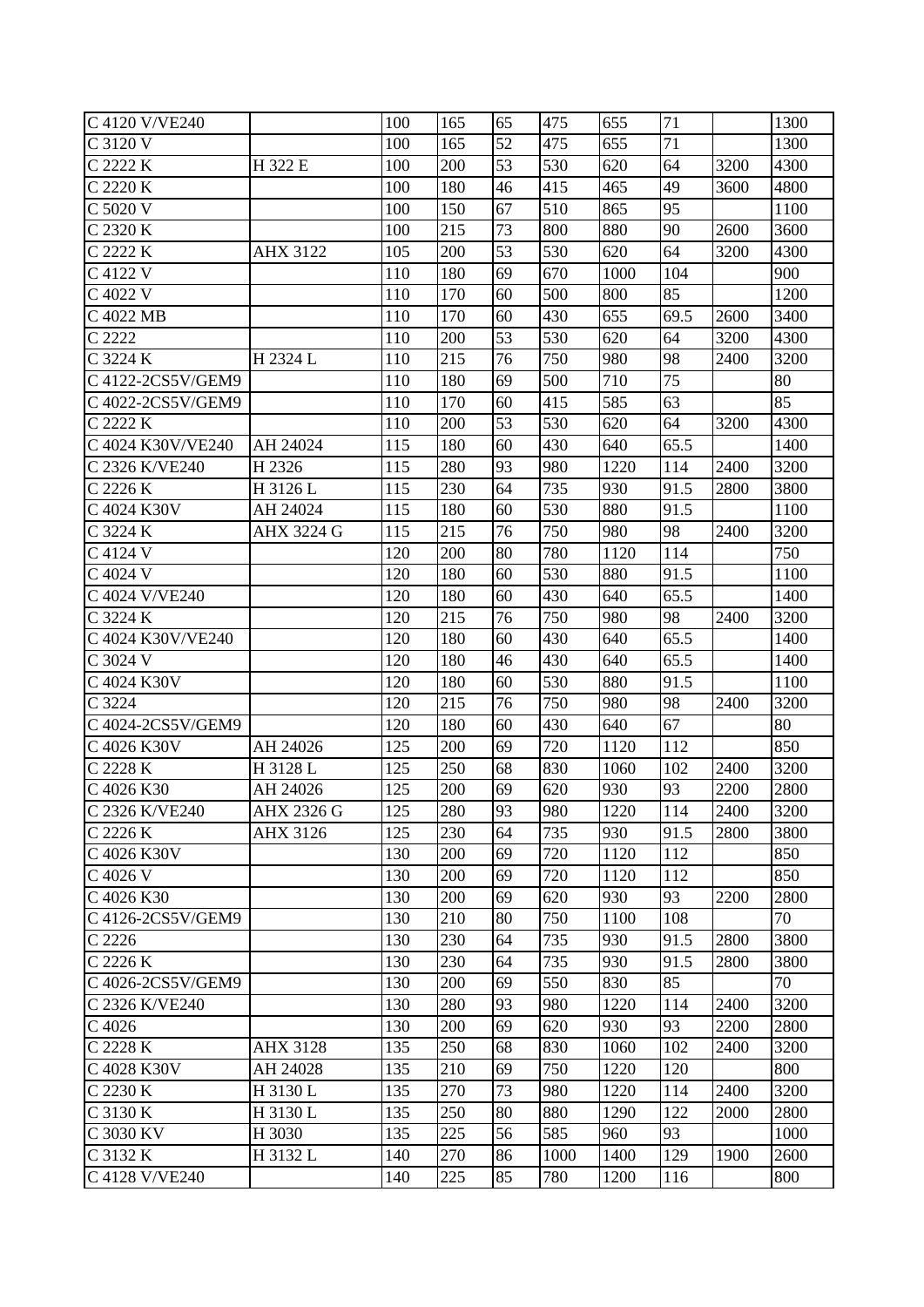| C 3232 K                 | H 2332 L          | 140 | 290 | 104 | 1370 | 1830 | 170  | 1800 | 2400              |
|--------------------------|-------------------|-----|-----|-----|------|------|------|------|-------------------|
| C 4128-2CS5V/GEM9        |                   | 140 | 225 | 85  | 780  | 1200 | 116  |      | 63                |
| $\overline{C}$ 2228 K    |                   | 140 | 250 | 68  | 830  | 1060 | 102  | 2400 | 3200              |
| C 2228                   |                   | 140 | 250 | 68  | 830  | 1060 | 102  | 2400 | $\overline{3}200$ |
| C 4028 K30V              |                   | 140 | 210 | 69  | 750  | 1220 | 120  |      | 800               |
| C 4028 V                 |                   | 140 | 210 | 69  | 750  | 1220 | 120  |      | 800               |
| C 3030 KV                | <b>AHX 3030</b>   | 145 | 225 | 56  | 585  | 960  | 93   |      | 1000              |
| C 4030 K30V              | AH 24030          | 145 | 225 | 75  | 780  | 1320 | 127  |      | 750               |
| C 2230 K                 | <b>AHX 3130 G</b> | 145 | 270 | 73  | 980  | 1220 | 114  | 2400 | 3200              |
| C 3130 K                 | AHX 3130 G        | 145 | 250 | 80  | 880  | 1290 | 122  | 2000 | 2800              |
| C 4030-2CS5V/GEM9        |                   | 150 | 225 | 75  | 585  | 965  | 93   |      | 63                |
| C 2230 K                 |                   | 150 | 270 | 73  | 980  | 1220 | 114  | 2400 | 3200              |
| C 4032 K30               | AH 24032          | 150 | 240 | 80  | 765  | 1160 | 110  | 1700 | 2400              |
| C 4030 K30V              |                   | 150 | 225 | 75  | 780  | 1320 | 127  |      | 750               |
| C 3232 K                 | AH 3232 G         | 150 | 290 | 104 | 1370 | 1830 | 170  | 1800 | 2400              |
| C 4130 V                 |                   | 150 | 250 | 100 | 1220 | 1860 | 176  |      | 450               |
| C 2234 K                 | H 3134 L          | 150 | 310 | 86  | 1270 | 1630 | 146  | 1900 | 2600              |
| C 3030 KV                |                   | 150 | 225 | 56  | 585  | 960  | 93   |      | 1000              |
| C 4030 V                 |                   | 150 | 225 | 75  | 780  | 1320 | 127  |      | 750               |
| C 2230                   |                   | 150 | 270 | 73  | 980  | 1220 | 114  | 2400 | 3200              |
| C 3132 K                 | AH 3132 G         | 150 | 270 | 86  | 1000 | 1400 | 129  | 1900 | 2600              |
| C 3130                   |                   | 150 | 250 | 80  | 880  | 1290 | 122  | 2000 | 2800              |
| C 3030 MB                |                   | 150 | 225 | 56  | 540  | 850  | 81.5 | 2400 | 3200              |
| C 3130 K                 |                   | 150 | 250 | 80  | 880  | 1290 | 122  | 2000 | 2800              |
| C 4032 K30V              | AH 24032          | 150 | 240 | 80  | 915  | 1460 | 140  |      | 600               |
| C 3030 V                 |                   | 150 | 225 | 56  | 585  | 960  | 93   |      | 1000              |
| C 3036 K                 | H 3036            | 160 | 280 | 74  | 880  | 1340 | 122  | 2000 | 2600              |
| C 4032-2CS5V/GEM9        |                   | 160 | 240 | 80  | 830  | 1290 | 122  |      | 60                |
| C 3236 K                 | H 2336            | 160 | 320 | 112 | 1530 | 2200 | 193  | 1500 | 2000              |
| C 4032 V                 |                   | 160 | 240 | 80  | 915  | 1460 | 140  |      | 600               |
| C 4032 K30               |                   | 160 | 240 | 80  | 765  | 1160 | 110  | 1700 | 2400              |
| C 3132 K                 |                   | 160 | 270 | 86  | 1000 | 1400 | 129  | 1900 | 2600              |
| $\overline{C2234K}$      | AH 3134 G         | 160 | 310 | 86  | 1270 | 1630 | 146  | 1900 | 2600              |
| C 3232                   |                   | 160 | 290 | 104 | 1370 | 1830 | 170  | 1800 | 2400              |
| C 3232 K                 |                   | 160 | 290 | 104 | 1370 | 1830 | 170  | 1800 | 2400              |
| C 4032 K30V              |                   | 160 | 240 | 80  | 915  | 1460 | 140  |      | 600               |
| C 3132                   |                   | 160 | 270 | 86  | 1000 | 1400 | 129  | 1900 | 2600              |
| $\overline{C}$ 4034 K30V | AH 24034          | 160 | 260 | 90  | 1140 | 1860 | 173  |      | 500               |
| C 4032                   |                   | 160 | 240 | 80  | 765  | 1160 | 110  | 1700 | 2400              |
| C 3136 K                 | H 3136 L          | 160 | 300 | 96  | 1250 | 1730 | 156  | 1700 | 2400              |
| C 2238 K                 | H 3138            | 170 | 340 | 92  | 1370 | 1730 | 153  | 1800 | 2400              |
| $C$ 4034 V               |                   | 170 | 260 | 90  | 1140 | 1860 | 173  |      | 500               |
| C 3136 K                 | AH 3136 G         | 170 | 300 | 96  | 1250 | 1730 | 156  | 1700 | 2400              |
| C 3036 K                 | AH 3036           | 170 | 280 | 74  | 880  | 1340 | 122  | 2000 | 2600              |
| C 3138 KV                | H 3138            | 170 | 320 | 104 | 1700 | 2550 | 224  |      | 190               |
| C 2234                   |                   | 170 | 310 | 86  | 1270 | 1630 | 146  | 1900 | 2600              |
| C 4134 K30V              |                   | 170 | 280 | 109 | 1530 | 2280 | 208  |      | 280               |
| C 3236 K                 | AH 3236 G         | 170 | 320 | 112 | 1530 | 2200 | 193  | 1500 | 2000              |
| C 3034 M                 |                   | 170 | 260 | 67  | 750  | 1080 | 100  | 2200 | 2800              |
| C 3038 K                 | H 3038            | 170 | 290 | 75  | 930  | 1460 | 132  | 1800 | 2400              |
|                          |                   |     |     |     |      |      |      |      |                   |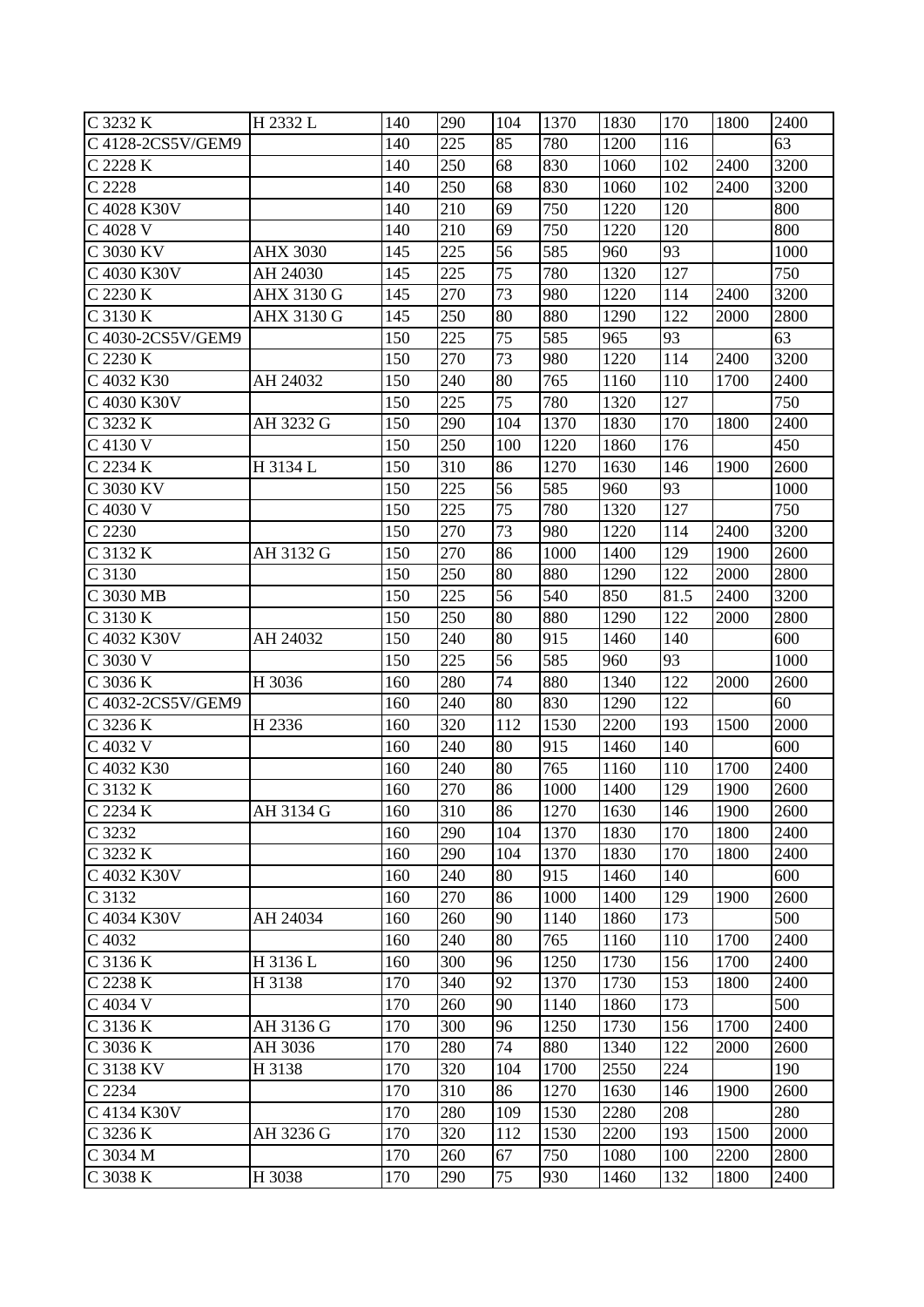| C 4034 K30V         |                    | 170 | 260 | 90  | 1140 | 1860 | 173 |      | 500  |
|---------------------|--------------------|-----|-----|-----|------|------|-----|------|------|
| C 2234 K            |                    | 170 | 310 | 86  | 1270 | 1630 | 146 | 1900 | 2600 |
| C 4136 V            |                    | 180 | 300 | 118 | 1760 | 2700 | 240 |      | 220  |
| C 4036 V            |                    | 180 | 280 | 100 | 1320 | 2120 | 196 |      | 430  |
| C 3136 K            |                    | 180 | 300 | 96  | 1250 | 1730 | 156 | 1700 | 2400 |
| C 3236 K            |                    | 180 | 320 | 112 | 1530 | 2200 | 193 | 1500 | 2000 |
| C 3036 K            |                    | 180 | 280 | 74  | 880  | 1340 | 122 | 2000 | 2600 |
| C 3236              |                    | 180 | 320 | 112 | 1530 | 2200 | 193 | 1500 | 2000 |
| C 3136              |                    | 180 | 300 | 96  | 1250 | 1730 | 156 | 1700 | 2400 |
| C 3140 K            | H 3140             | 180 | 340 | 112 | 1600 | 2320 | 200 | 1500 | 2000 |
| C 2238 K            | AH 2238 G          | 180 | 340 | 92  | 1370 | 1730 | 153 | 1800 | 2400 |
| C 3036              |                    | 180 | 280 | 74  | 880  | 1340 | 122 | 2000 | 2600 |
| C 3138 KV           | AH 3138 G          | 180 | 320 | 104 | 1700 | 2550 | 224 |      | 190  |
| C 3038 K            | AH 3038 G          | 180 | 290 | 75  | 930  | 1460 | 132 | 1800 | 2400 |
| C 3040 K            | H 3040             | 180 | 310 | 82  | 1120 | 1730 | 153 | 1700 | 2400 |
| C 3040 K            | AH 3040 G          | 190 | 310 | 82  | 1120 | 1730 | 153 | 1700 | 2400 |
| C 3138 KV           |                    | 190 | 320 | 104 | 1700 | 2550 | 224 |      | 190  |
| C 3138 V            |                    | 190 | 320 | 104 | 1700 | 2550 | 224 |      | 190  |
| C 3140 K            | AH 3140            | 190 | 340 | 112 | 1600 | 2320 | 200 | 1500 | 2000 |
| C 3038 K            |                    | 190 | 290 | 75  | 930  | 1460 | 132 | 1800 | 2400 |
| C 2238              |                    | 190 | 340 | 92  | 1370 | 1730 | 153 | 1800 | 2400 |
| C 2238 K            |                    | 190 | 340 | 92  | 1370 | 1730 | 153 | 1800 | 2400 |
| C 3038              |                    | 190 | 290 | 75  | 930  | 1460 | 132 | 1800 | 2400 |
| C 3144 K            | <b>OH 3144 HTL</b> | 200 | 370 | 120 | 1900 | 2900 | 245 | 1400 | 1800 |
| C 3040 K            |                    | 200 | 310 | 82  | 1120 | 1730 | 153 | 1700 | 2400 |
| C 3144 K            | <b>AOH 3144</b>    | 200 | 370 | 120 | 1900 | 2900 | 245 | 1400 | 1800 |
| C 3044 K            | <b>AOH 3044 G</b>  | 200 | 340 | 90  | 1320 | 2040 | 176 | 1600 | 2200 |
| C 2244 K            | OH 3144 H          | 200 | 400 | 108 | 2000 | 2500 | 208 | 1500 | 2000 |
| C 3044 K            | OH 3044 H          | 200 | 340 | 90  | 1320 | 2040 | 176 | 1600 | 2200 |
| C 4040 V            |                    | 200 | 310 | 109 | 1630 | 2650 | 236 |      | 260  |
| C 2244 K            | AOH 2244           | 200 | 400 | 108 | 2000 | 2500 | 208 | 1500 | 2000 |
| C 3140 K            |                    | 200 | 340 | 112 | 1600 | 2320 | 200 | 1500 | 2000 |
| C 3140              |                    | 200 | 340 | 112 | 1600 | 2320 | 200 | 1500 | 2000 |
| C 3040              |                    | 200 | 310 | 82  | 1120 | 1730 | 153 | 1700 | 2400 |
| C 4044 K30V         | <b>AOH 24044</b>   | 200 | 340 | 118 | 1930 | 3250 | 280 |      | 200  |
| C 3048 K            | OH 3048 H          | 220 | 360 | 92  | 1340 | 2160 | 183 | 1500 | 2000 |
| C 3148 K            | <b>OH 3148 HTL</b> | 220 | 400 | 128 | 2320 | 3450 | 285 | 1300 | 1700 |
| C 3148 K            | <b>AOH 3148</b>    | 220 | 400 | 128 | 2320 | 3450 | 285 | 1300 | 1700 |
| C 4044 V            |                    | 220 | 340 | 118 | 1930 | 3250 | 280 |      | 200  |
| C 3048 K            | <b>AOH 3048</b>    | 220 | 360 | 92  | 1340 | 2160 | 183 | 1500 | 2000 |
| C 3144 K            |                    | 220 | 370 | 120 | 1900 | 2900 | 245 | 1400 | 1800 |
| $\overline{C}$ 2244 |                    | 220 | 400 | 108 | 2000 | 2500 | 208 | 1500 | 2000 |
| C 3144              |                    | 220 | 370 | 120 | 1900 | 2900 | 245 | 1400 | 1800 |
| C 3044              |                    | 220 | 340 | 90  | 1320 | 2040 | 176 | 1600 | 2200 |
| C 3044 K            |                    | 220 | 340 | 90  | 1320 | 2040 | 176 | 1600 | 2200 |
| C 2244 K            |                    | 220 | 400 | 108 | 2000 | 2500 | 208 | 1500 | 2000 |
| C 4044 K30V         |                    | 220 | 340 | 118 | 1930 | 3250 | 280 |      | 200  |
| C 3152 K            | <b>OH 3152 HTL</b> | 240 | 440 | 144 | 2650 | 4050 | 325 | 1100 | 1500 |
| C 3148 K            |                    | 240 | 400 | 128 | 2320 | 3450 | 285 | 1300 | 1700 |
| C 3048 K            |                    | 240 | 360 | 92  | 1340 | 2160 | 183 | 1500 | 2000 |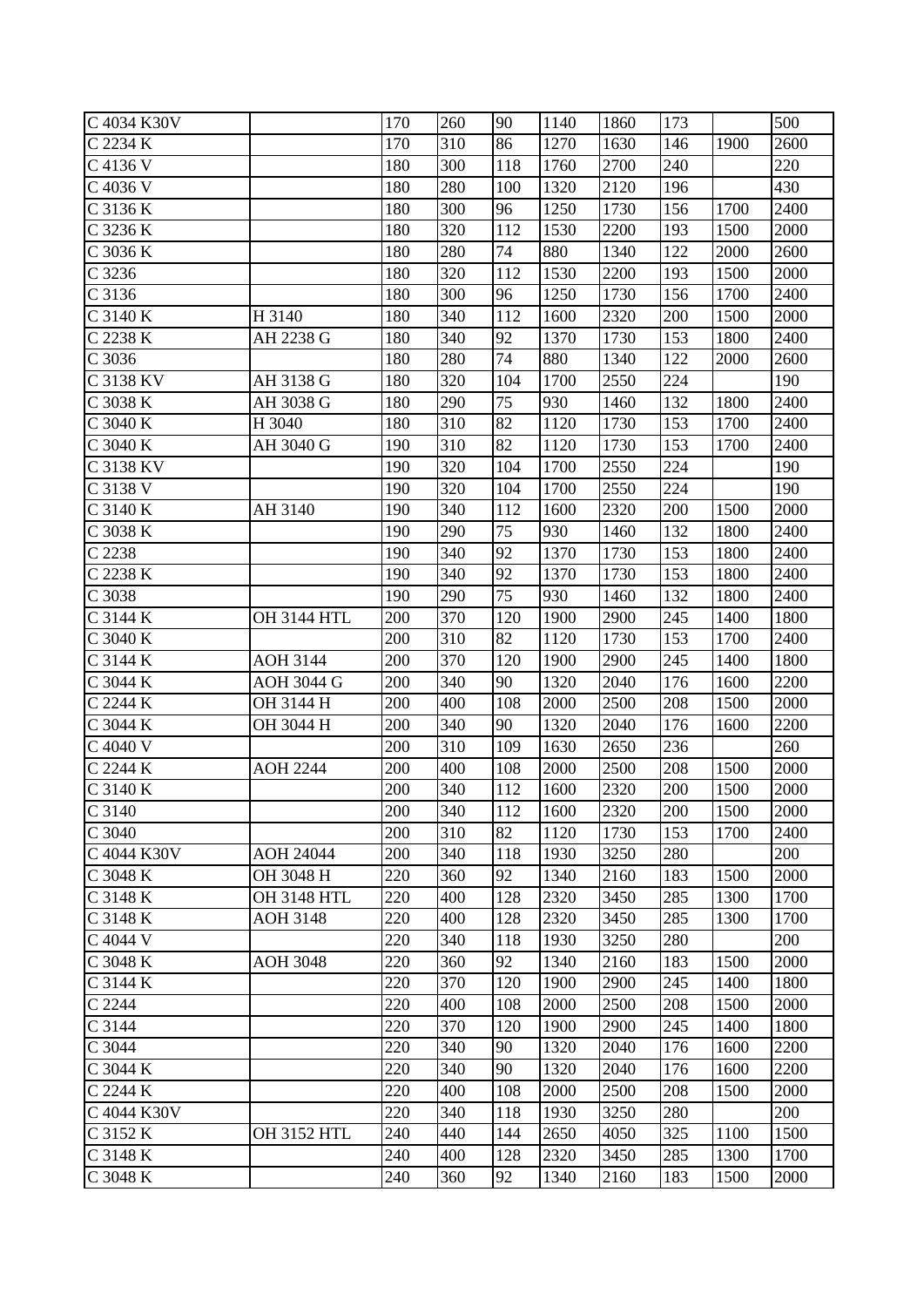| C 3052 K     | <b>AOH 3052</b>    | 240 | 400 | 104 | 1760 | 2850              | 232 | 1300 | 1800 |
|--------------|--------------------|-----|-----|-----|------|-------------------|-----|------|------|
| C 3152 K     | AOH 3152 G         | 240 | 440 | 144 | 2650 | 4050              | 325 | 1100 | 1500 |
| C 3148       |                    | 240 | 400 | 128 | 2320 | 3450              | 285 | 1300 | 1700 |
| C 3052 K     | OH 3052 H          | 240 | 400 | 104 | 1760 | 2850              | 232 | 1300 | 1800 |
| C 3048       |                    | 240 | 360 | 92  | 1340 | 2160              | 183 | 1500 | 2000 |
| C 3056 K     | OH 3056 H          | 260 | 420 | 106 | 1860 | 3100              | 250 | 1200 | 1600 |
| C 3056 K     | <b>AOH 3056</b>    | 260 | 420 | 106 | 1860 | 3100              | 250 | 1200 | 1600 |
| C 3152       |                    | 260 | 440 | 144 | 2650 | 4050              | 325 | 1100 | 1500 |
| C 3156 K     | <b>OH 3156 HTL</b> | 260 | 460 | 146 | 2850 | 4500              | 355 | 1100 | 1400 |
| C 3052       |                    | 260 | 400 | 104 | 1760 | 2850              | 232 | 1300 | 1800 |
| C 3052 K     |                    | 260 | 400 | 104 | 1760 | 2850              | 232 | 1300 | 1800 |
| C 3156 K     | AOH 3156 G         | 260 | 460 | 146 | 2850 | 4500              | 355 | 1100 | 1400 |
| C 3152 K     |                    | 260 | 440 | 144 | 2650 | 4050              | 325 | 1100 | 1500 |
| C 3160 K     | AOH 3160 G         | 280 | 500 | 160 | 3250 | 5200              | 400 | 950  | 1300 |
| C 3060 KM    | OH 3060 H          | 280 | 460 | 118 | 2160 | 3750              | 290 | 1100 | 1500 |
| C 3160 K     | OH 3160 H          | 280 | 500 | 160 | 3250 | 5200              | 400 | 950  | 1300 |
| C 3056 K     |                    | 280 | 420 | 106 | 1860 | 3100              | 250 | 1200 | 1600 |
| C 3156 K     |                    | 280 | 460 | 146 | 2850 | 4500              | 355 | 1100 | 1400 |
| C 3156       |                    | 280 | 460 | 146 | 2850 | 4500              | 355 | 1100 | 1400 |
| C 3056       |                    | 280 | 420 | 106 | 1860 | 3100              | 250 | 1200 | 1600 |
| C 3060 KM    | <b>AOH 3060</b>    | 280 | 460 | 118 | 2160 | 3750              | 290 | 1100 | 1500 |
| C 4060 K30M  | AOH 24060 G        | 280 | 460 | 160 | 2900 | 4900              | 390 | 900  | 1200 |
| C 3164 KM    | AOH 3164 G         | 300 | 540 | 176 | 4150 | 6300              | 480 | 900  | 1300 |
| C 3060 M     |                    | 300 | 460 | 118 | 2160 | 3750              | 290 | 1100 | 1500 |
| C 3160 K     |                    | 300 | 500 | 160 | 3250 | 5200              | 400 | 950  | 1300 |
| C 4060 K30M  |                    | 300 | 460 | 160 | 2900 | 4900              | 390 | 900  | 1200 |
| C 3164 KM    | OH 3164 H          | 300 | 540 | 176 | 4150 | 6300              | 480 | 900  | 1300 |
| C 3060 KM    |                    | 300 | 460 | 118 | 2160 | 3750              | 290 | 1100 | 1500 |
| C 3064 KM    | OH 3064 H          | 300 | 480 | 121 | 2280 | 4000              | 305 | 1000 | 1400 |
| C 4060 M     |                    | 300 | 460 | 160 | 2900 | 4900              | 390 | 900  | 1200 |
| C 3160       |                    | 300 | 500 | 160 | 3250 | 5200              | 400 | 950  | 1300 |
| C 3064 KM    | <b>AOH 3064 G</b>  | 300 | 480 | 121 | 2280 | 4000              | 305 | 1000 | 1400 |
| C 3068 KM    | AOH 3068 G         | 320 | 520 | 133 | 2900 | $\overline{5000}$ | 375 | 950  | 1300 |
| C 3164 KM    |                    | 320 | 540 | 176 | 4150 | 6300              | 480 | 900  | 1300 |
| C 3168 KM    | AOH 3168 G         | 320 | 580 | 190 | 4900 | 7500              | 560 | 850  | 1100 |
| C 3064 KM    |                    | 320 | 480 | 121 | 2280 | 4000              | 305 | 1000 | 1400 |
| C 3168 KM    | OH 3168 H          | 320 | 580 | 190 | 4900 | 7500              | 560 | 850  | 1100 |
| C 3064 M     |                    | 320 | 480 | 121 | 2280 | 4000              | 305 | 1000 | 1400 |
| C 3068 KM    | OH 3068 H          | 320 | 520 | 133 | 2900 | 5000              | 375 | 950  | 1300 |
| C 3164 M     |                    | 320 | 540 | 176 | 4150 | 6300              | 480 | 900  | 1300 |
| C 3172 KM    | AOH 3172 G         | 340 | 600 | 192 | 5000 | 8000              | 585 | 800  | 1100 |
| C 3068 KM    |                    | 340 | 520 | 133 | 2900 | 5000              | 375 | 950  | 1300 |
| C 4168 K30MB |                    | 340 | 580 | 243 | 5600 | 9150              | 680 | 670  | 900  |
| C 3072 KM    | OH 3072 H          | 340 | 540 | 134 | 2900 | 5000              | 375 | 900  | 1300 |
| C 3068 M     |                    | 340 | 520 | 133 | 2900 | 5000              | 375 | 950  | 1300 |
| C 3168 M     |                    | 340 | 580 | 190 | 4900 | 7500              | 560 | 850  | 1100 |
| C 3168 KM    |                    | 340 | 580 | 190 | 4900 | 7500              | 560 | 850  | 1100 |
| C 3072 KM    | AOH 3072 G         | 340 | 540 | 134 | 2900 | 5000              | 375 | 900  | 1300 |
| C 3972 KM    | OH 3972 HE         | 340 | 480 | 90  | 1760 | 3250              | 245 | 1000 | 1400 |
| C 3172 KM    | OH 3172 H          | 340 | 600 | 192 | 5000 | 8000              | 585 | 800  | 1100 |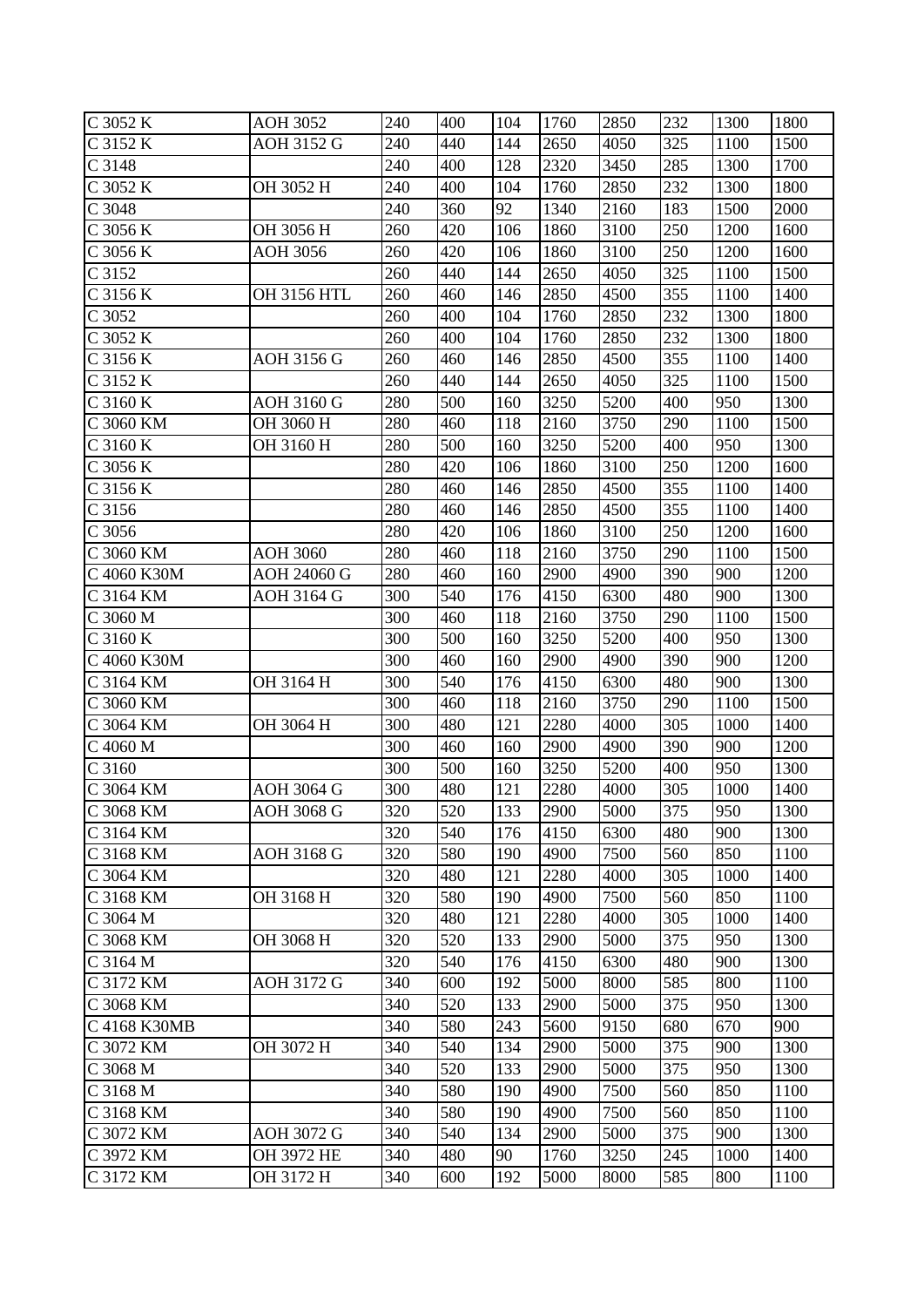| C 3076 KM         | AOH 3076 G         | 360 | 560 | 135 | 3000 | 5200  | 380  | 900  | 1200 |
|-------------------|--------------------|-----|-----|-----|------|-------|------|------|------|
| C 3172 M          |                    | 360 | 600 | 192 | 5000 | 8000  | 585  | 800  | 1100 |
| C 3972 M          |                    | 360 | 480 | 90  | 1760 | 3250  | 245  | 1000 | 1400 |
| C 3072 M          |                    | 360 | 540 | 134 | 2900 | 5000  | 375  | 900  | 1300 |
| C 3172 KM         |                    | 360 | 600 | 192 | 5000 | 8000  | 585  | 800  | 1100 |
| C 3076 KM         | OH 3076 H          | 360 | 560 | 135 | 3000 | 5200  | 380  | 900  | 1200 |
| $C$ 3176 KMB      | OH 3176 HE         | 360 | 620 | 194 | 4400 | 7200  | 520  | 750  | 1000 |
| C 3072 KM         |                    | 360 | 540 | 134 | 2900 | 5000  | 375  | 900  | 1300 |
| C 3176 KMB        | AOH 3176 G         | 360 | 620 | 194 | 4400 | 7200  | 520  | 750  | 1000 |
| C 3972 KM         |                    | 360 | 480 | 90  | 1760 | 3250  | 245  | 1000 | 1400 |
| C 3080 KM         | <b>AOH 3080 G</b>  | 380 | 600 | 148 | 3650 | 6200  | 450  | 800  | 1100 |
| C 3080 KM         | OH 3080 H          | 380 | 600 | 148 | 3650 | 6200  | 450  | 800  | 1100 |
| $C$ 3180 KM       | <b>AOH 3180 G</b>  | 380 | 650 | 200 | 4800 | 8300  | 585  | 700  | 950  |
| C 3176 MB         |                    | 380 | 620 | 194 | 4400 | 7200  | 520  | 750  | 1000 |
| C 3980 KM         | OH 3980 HE         | 380 | 540 | 106 | 2120 | 4000  | 290  | 900  | 1300 |
| C 3180 KM         | OH 3180 H          | 380 | 650 | 200 | 4800 | 8300  | 585  | 700  | 950  |
| C 3076 KM         |                    | 380 | 560 | 135 | 3000 | 5200  | 380  | 900  | 1200 |
| C 3076 M          |                    | 380 | 560 | 135 | 3000 | 5200  | 380  | 900  | 1200 |
| C 3176 KMB        |                    | 380 | 620 | 194 | 4400 | 7200  | 520  | 750  | 1000 |
| C 3080 M          |                    | 400 | 600 | 148 | 3650 | 6200  | 450  | 800  | 1100 |
| C 3080 KM         |                    | 400 | 600 | 148 | 3650 | 6200  | 450  | 800  | 1100 |
| C 3180 M          |                    | 400 | 650 | 200 | 4800 | 8300  | 585  | 700  | 950  |
| C 3184 KM         | AOH 3184 G         | 400 | 700 | 224 | 6000 | 10400 | 720  | 670  | 900  |
| C 3980 KM         |                    | 400 | 540 | 106 | 2120 | 4000  | 290  | 900  | 1300 |
| C 3184 KM         | OH 3184 H          | 400 | 700 | 224 | 6000 | 10400 | 720  | 670  | 900  |
| C 3084 KM         | <b>AOH 3084 G</b>  | 400 | 620 | 150 | 3800 | 6400  | 455  | 800  | 1100 |
| C 3180 KM         |                    | 400 | 650 | 200 | 4800 | 8300  | 585  | 700  | 950  |
| C 3984 KM         | OH 3984 HE         | 400 | 560 | 106 | 2160 | 4250  | 310  | 850  | 1200 |
| C 3084 KM         | OH 3084 H          | 400 | 620 | 150 | 3800 | 6400  | 455  | 800  | 1100 |
| C 3188 KMB        | OH 3188 HE         | 410 | 720 | 226 | 6700 | 11400 | 780  | 630  | 850  |
| C 3088 KMB        | OH 3088 HE         | 410 | 650 | 157 | 3750 | 6400  | 450  | 750  | 1000 |
| C 3184 KM         |                    | 420 | 700 | 224 | 6000 | 10400 | 720  | 670  | 900  |
| C 3184 M          |                    | 420 | 700 | 224 | 6000 | 10400 | 720  | 670  | 900  |
| C 3084 KM         |                    | 420 | 620 | 150 | 3800 | 6400  | 455  | 800  | 1100 |
| C 3984 M          |                    | 420 | 560 | 106 | 2160 | 4250  | 310  | 850  | 1200 |
| C 3084 M          |                    | 420 | 620 | 150 | 3800 | 6400  | 455  | 800  | 1100 |
| <b>C 3088 KMB</b> | <b>AOHX 3088 G</b> | 420 | 650 | 157 | 3750 | 6400  | 450  | 750  | 1000 |
| C 4188 K30MB      | <b>AOH 24188</b>   | 420 | 720 | 280 | 7500 | 12900 | 900  | 500  | 670  |
| C 3188 KMB        | <b>AOHX 3188 G</b> | 420 | 720 | 226 | 6700 | 11400 | 780  | 630  | 850  |
| C 3984 KM         |                    | 420 | 560 | 106 | 2160 | 4250  | 310  | 850  | 1200 |
| C 3192 KM         | OH 3192 H          | 430 | 760 | 240 | 6800 | 12000 | 815  | 600  | 800  |
| C 3092 KM         | OH 3092 H          | 430 | 680 | 163 | 4000 | 7500  | 520  | 700  | 950  |
| C 3192 KM         | <b>AOHX 3192 G</b> | 440 | 760 | 240 | 6800 | 12000 | 815  | 600  | 800  |
| C 4188 MB         |                    | 440 | 720 | 280 | 7500 | 12900 | 900  | 500  | 670  |
| C 3092 KM         | <b>AOHX 3092 G</b> | 440 | 680 | 163 | 4000 | 7500  | 520  | 700  | 950  |
| C 4188 K30MB      |                    | 440 | 720 | 280 | 7500 | 12900 | 900  | 500  | 670  |
| C 3188 KMB        |                    | 440 | 720 | 226 | 6700 | 11400 | 780  | 630  | 850  |
| C 4192 K30MB      | <b>AOH 24192</b>   | 440 | 760 | 300 | 8650 | 15000 | 1020 | 480  | 630  |
| C 3088 KMB        |                    | 440 | 650 | 157 | 3750 | 6400  | 450  | 750  | 1000 |
| C 3188 MB         |                    | 440 | 720 | 226 | 6700 | 11400 | 780  | 630  | 850  |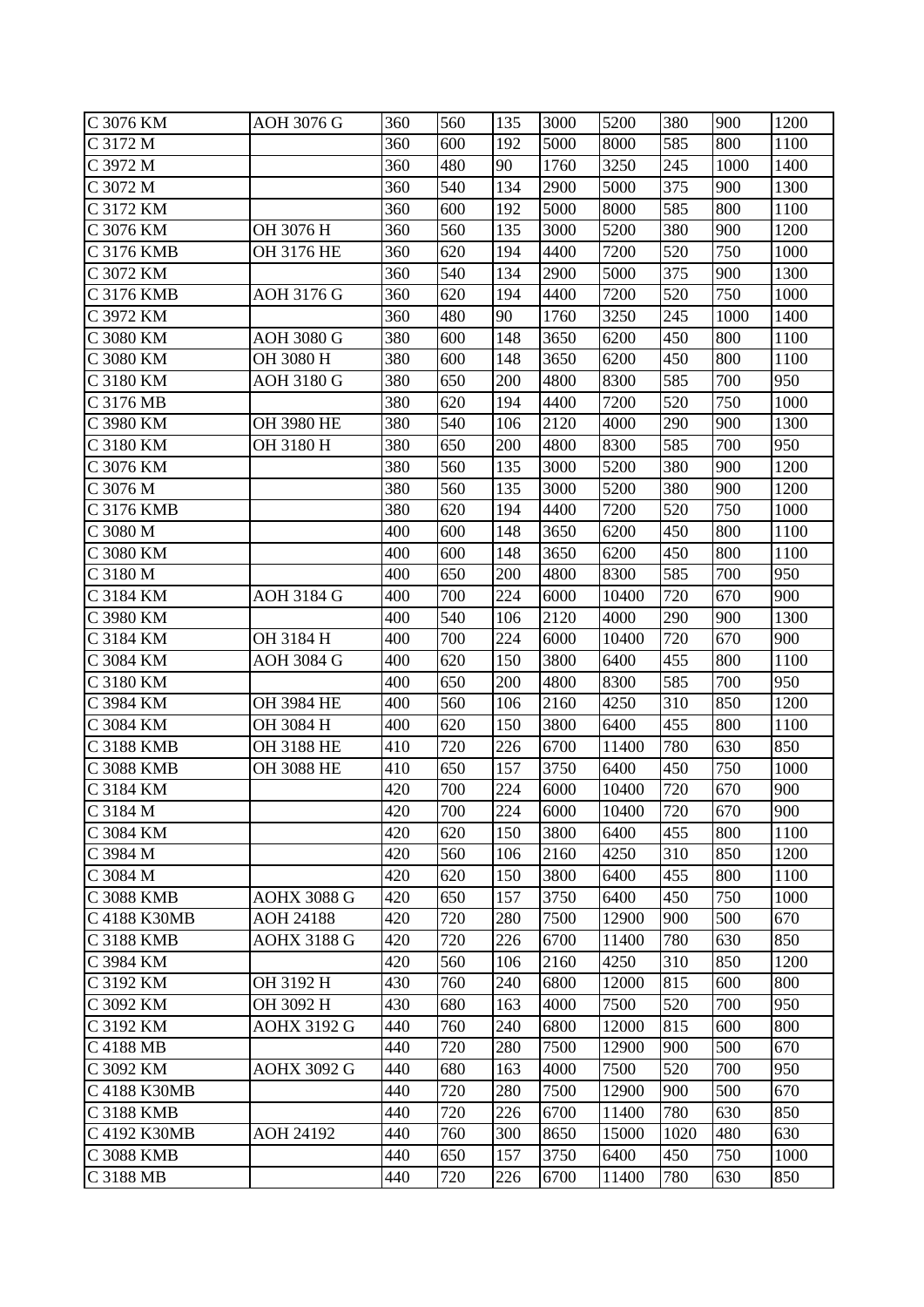| C 3088 MB                |                    | 440 | 650 | 157 | 3750  | 6400  | 450  | 750 | 1000 |
|--------------------------|--------------------|-----|-----|-----|-------|-------|------|-----|------|
| C 3196 KMB               | OH 3196 HE         | 450 | 790 | 248 | 6950  | 12500 | 830  | 560 | 750  |
| C 3096 KM                | OH 3096 H          | 450 | 700 | 165 | 4050  | 7800  | 530  | 670 | 900  |
| C 4192 K30MB             |                    | 460 | 760 | 300 | 8650  | 15000 | 1020 | 480 | 630  |
| C 3192 M                 |                    | 460 | 760 | 240 | 6800  | 12000 | 815  | 600 | 800  |
| C 3092 M                 |                    | 460 | 680 | 163 | 4000  | 7500  | 520  | 700 | 950  |
| C 3292 KMB               |                    | 460 | 830 | 296 | 9300  | 15000 | 1000 | 530 | 750  |
| C 3092 KM                |                    | 460 | 680 | 163 | 4000  | 7500  | 520  | 700 | 950  |
| C 3096 KM                | <b>AOHX 3096 G</b> | 460 | 700 | 165 | 4050  | 7800  | 530  | 670 | 900  |
| C 3196 KMB               | <b>AOHX 3196 G</b> | 460 | 790 | 248 | 6950  | 12500 | 830  | 560 | 750  |
| C 3292 MB                |                    | 460 | 830 | 296 | 9300  | 15000 | 1000 | 530 | 750  |
| $C$ 4192 MB              |                    | 460 | 760 | 300 | 8650  | 15000 | 1020 | 480 | 630  |
| C 3192 KM                |                    | 460 | 760 | 240 | 6800  | 12000 | 815  | 600 | 800  |
| C 39/500 KM              | OH 39/500 HE       | 470 | 670 | 128 | 3150  | 6300  | 430  | 700 | 950  |
| C 31/500 KM              | OH 31/500 H        | 470 | 830 | 264 | 7500  | 12700 | 850  | 530 | 750  |
| C 3096 M                 |                    | 480 | 700 | 165 | 4050  | 7800  | 530  | 670 | 900  |
| C 3196 MB                |                    | 480 | 790 | 248 | 6950  | 12500 | 830  | 560 | 750  |
| C 3196 KMB               |                    | 480 | 790 | 248 | 6950  | 12500 | 830  | 560 | 750  |
| C 31/500 KM              | AOHX 31/500 G      | 480 | 830 | 264 | 7500  | 12700 | 850  | 530 | 750  |
| C 3996 M                 |                    | 480 | 650 | 128 | 3100  | 6100  | 425  | 750 | 1000 |
| C 3096 KM                |                    | 480 | 700 | 165 | 4050  | 7800  | 530  | 670 | 900  |
| C 41/500 K30M            |                    | 500 | 830 | 325 | 9800  | 17600 | 1160 | 430 | 560  |
| $C$ 31/500 M             |                    | 500 | 830 | 264 | 7500  | 12700 | 850  | 530 | 750  |
| $C$ 30/500 M             |                    | 500 | 720 | 167 | 4250  | 8300  | 560  | 630 | 900  |
| C 31/500 KM              |                    | 500 | 830 | 264 | 7500  | 12700 | 850  | 530 | 750  |
| $C$ 41/500 M             |                    | 500 | 830 | 325 | 9800  | 17600 | 1160 | 430 | 560  |
| C 39/500 M               |                    | 500 | 670 | 128 | 3150  | 6300  | 430  | 700 | 950  |
| C 31/530 KM              | AOH 31/530         | 500 | 870 | 272 | 8800  | 15600 | 1020 | 500 | 670  |
| $C$ 30/530 KM            | OH 30/530 H        | 500 | 780 | 185 | 5100  | 9500  | 630  | 600 | 800  |
| C 31/530 KM              | OH 31/530 H        | 500 | 870 | 272 | 8800  | 15600 | 1020 | 500 | 670  |
| C 30/530 KM              | AOH 30/530         | 500 | 780 | 185 | 5100  | 9500  | 630  | 600 | 800  |
| $\overline{C}$ 39/500 KM |                    | 500 | 670 | 128 | 3150  | 6300  | 430  | 700 | 950  |
| C 31/530 KM              |                    | 530 | 870 | 272 | 8800  | 15600 | 1020 | 500 | 670  |
| C 30/560 KM              | <b>AOHX 30/560</b> | 530 | 820 | 195 | 5600  | 11000 | 720  | 530 | 750  |
| C 31/530 M               |                    | 530 | 870 | 272 | 8800  | 15600 | 1020 | 500 | 670  |
| C 39/560 KM              | OH 39/560 HE       | 530 | 750 | 140 | 3600  | 7350  | 490  | 600 | 850  |
| C 30/530 M               |                    | 530 | 780 | 185 | 5100  | 9500  | 630  | 600 | 800  |
| C 41/560 K30MB           | AOH 241/560 G      | 530 | 920 | 355 | 10400 | 19600 | 1270 | 380 | 500  |
| C 31/600 KMB             | OH 31/600 HE       | 530 | 980 | 300 | 10200 | 18000 | 1140 | 430 | 600  |
| C 30/530 KM              |                    | 530 | 780 | 185 | 5100  | 9500  | 630  | 600 | 800  |
| C 30/560 KM              | OH 30/560 H        | 530 | 820 | 195 | 5600  | 11000 | 720  | 530 | 750  |
| C 39/560 M               |                    | 560 | 750 | 140 | 3600  | 7350  | 490  | 600 | 850  |
| C 41/560 K30MB           |                    | 560 | 920 | 355 | 10400 | 19600 | 1270 | 380 | 500  |
| C 30/560 KM              |                    | 560 | 820 | 195 | 5600  | 11000 | 720  | 530 | 750  |
| C 39/560 KM              |                    | 560 | 750 | 140 | 3600  | 7350  | 490  | 600 | 850  |
| C 30/560 M               |                    | 560 | 820 | 195 | 5600  | 11000 | 720  | 530 | 750  |
| C 30/600 KM              | OH 30/600 H        | 560 | 870 | 200 | 6300  | 12200 | 780  | 500 | 700  |
| C 31/600 KMB             | AOHX 31/600        | 570 | 980 | 300 | 10200 | 18000 | 1140 | 430 | 600  |
| C 30/600 KM              | AOHX 30/600        | 570 | 870 | 200 | 6300  | 12200 | 780  | 500 | 700  |
| C 41/600 K30MB           | AOHX 241/600       | 570 | 980 | 375 | 12900 | 23200 | 1460 | 340 | 450  |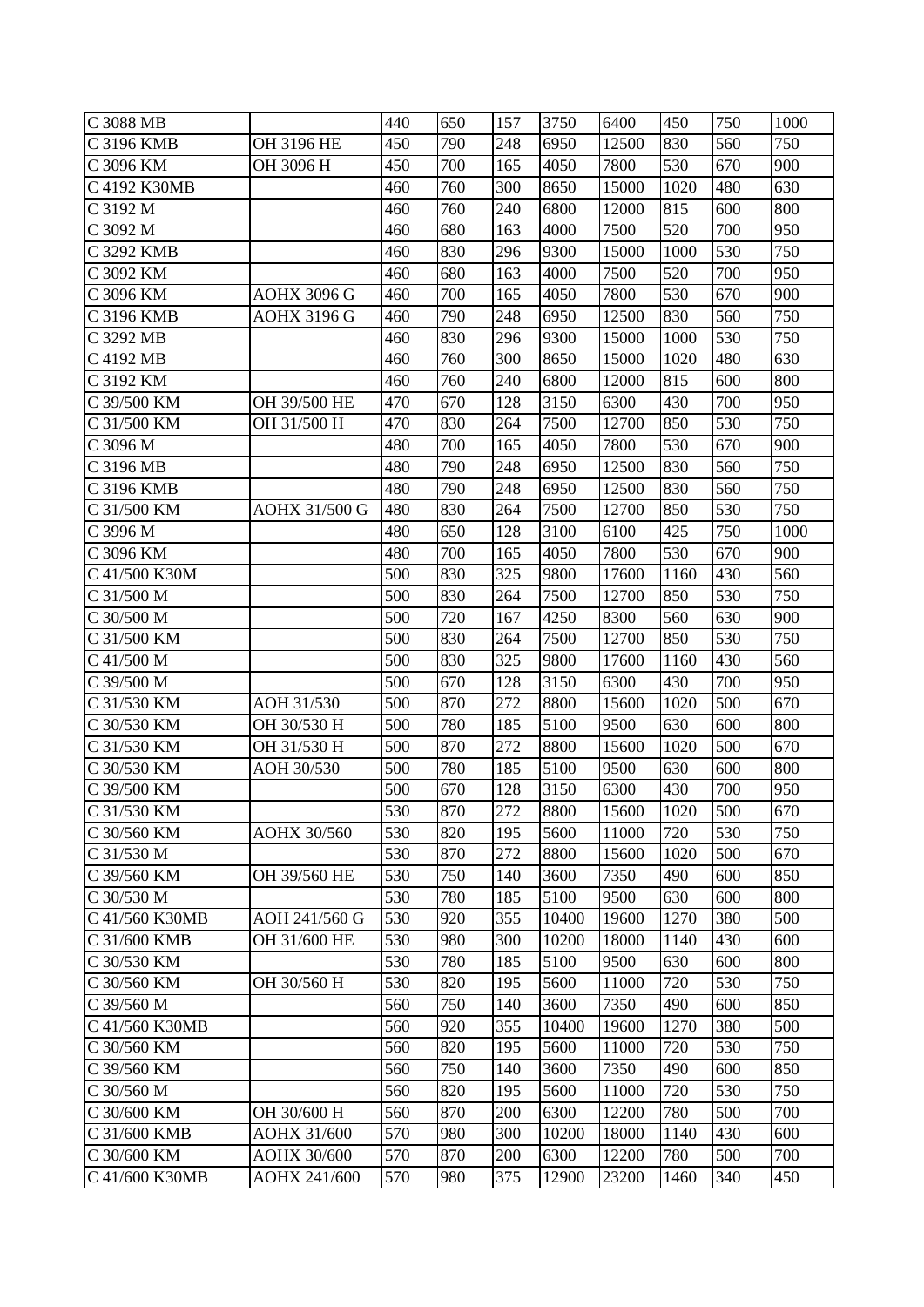| C 31/630 KMB              | OH 31/630 HE       | 600 | 1030 | 315 | 11800 | 20800 | 1290 | 400              | 560 |
|---------------------------|--------------------|-----|------|-----|-------|-------|------|------------------|-----|
| C 30/600 M                |                    | 600 | 870  | 200 | 6300  | 12200 | 780  | 500              | 700 |
| $\overline{C}$ 31/630 KMB | AOH 31/630         | 600 | 1030 | 315 | 11800 | 20800 | 1290 | 400              | 560 |
| C 31/600 KMB              |                    | 600 | 980  | 300 | 10200 | 18000 | 1140 | 430              | 600 |
| C 30/630 KM               | AOH 30/630         | 600 | 920  | 212 | 6800  | 12900 | 815  | 480              | 670 |
| C 41/600 K30MB            |                    | 600 | 980  | 375 | 12900 | 23200 | 1460 | 340              | 450 |
| C 30/630 KM               | OH 30/630 H        | 600 | 920  | 212 | 6800  | 12900 | 815  | 480              | 670 |
| C 39/630 KM               | OH 39/630 HE       | 600 | 850  | 165 | 4650  | 10000 | 640  | 530              | 700 |
| C 41/600 MB               |                    | 600 | 980  | 375 | 12900 | 23200 | 1460 | 340              | 450 |
| C 30/600 KM               |                    | 600 | 870  | 200 | 6300  | 12200 | 780  | 500              | 700 |
| $C$ 31/600 MB             |                    | 600 | 980  | 300 | 10200 | 18000 | 1140 | 430              | 600 |
| C 30/630 M                |                    | 630 | 920  | 212 | 6800  | 12900 | 815  | 480              | 670 |
| $C$ 30/630 KM             |                    | 630 | 920  | 212 | 6800  | 12900 | 815  | 480              | 670 |
| C 31/670 KMB              | OH 31/670 HE       | 630 | 1090 | 336 | 11800 | 21200 | 1290 | 380              | 500 |
| C 30/670 KM               | OH 30/670 H        | 630 | 980  | 230 | 8150  | 16300 | 1000 | 430              | 600 |
| C 39/630 KM               |                    | 630 | 850  | 165 | 4650  | 10000 | 640  | 530              | 700 |
| C 31/630 MB               |                    | 630 | 1030 | 315 | 11800 | 20800 | 1290 | 400              | 560 |
| C 39/630 M                |                    | 630 | 850  | 165 | 4650  | 10000 | 640  | 530              | 700 |
| C 31/670 KMB              | AOHX 31/670        | 630 | 1090 | 336 | 11800 | 21200 | 1290 | 380              | 500 |
| C 30/670 KM               | AOH 30/670         | 630 | 980  | 230 | 8150  | 16300 | 1000 | 430              | 600 |
| C 31/630 KMB              |                    | 630 | 1030 | 315 | 11800 | 20800 | 1290 | 400              | 560 |
| C 31/670 MB               |                    | 670 | 1090 | 336 | 11800 | 21200 | 1290 | 380              | 500 |
| C 30/710 KM               | OH 30/710 H        | 670 | 1030 | 236 | 8800  | 17300 | 1060 | 400              | 560 |
| C 40/710 K30M             | AOH 240/710 G      | 670 | 1030 | 315 | 10600 | 21600 | 1320 | 320              | 430 |
| C 31/670 KMB              |                    | 670 | 1090 | 336 | 11800 | 21200 | 1290 | 380              | 500 |
| C 31/710 KMB              | <b>AOHX 31/710</b> | 670 | 1150 | 345 | 13400 | 25500 | 1530 | 340              | 480 |
| C 39/710 KM               | OH 39/710 HE       | 670 | 950  | 180 | 6000  | 12500 | 780  | 450              | 630 |
| C 31/710 KMB              | OH 31/710 HE       | 670 | 1150 | 345 | 13400 | 25500 | 1530 | 340              | 480 |
| C 41/670 K30MB            |                    | 670 | 1090 | 412 | 16000 | 29000 | 1760 | 300              | 400 |
| C 30/670 M                |                    | 670 | 980  | 230 | 8150  | 16300 | 1000 | 430              | 600 |
| C 41/670 MB               |                    | 670 | 1090 | 412 | 16000 | 29000 | 1760 | 300              | 400 |
| C 30/670 KM               |                    | 670 | 980  | 230 | 8150  | 16300 | 1000 | 430              | 600 |
| C 30/710 KM               | AOHX 30/710        | 670 | 1030 | 236 | 8800  | 17300 | 1060 | $\overline{400}$ | 560 |
| C 31/710 KMB              |                    | 710 | 1150 | 345 | 13400 | 25500 | 1530 | 340              | 480 |
| C 40/710 K30M             |                    | 710 | 1030 | 315 | 10600 | 21600 | 1320 | 320              | 430 |
| C 30/710 M                |                    | 710 | 1030 | 236 | 8800  | 17300 | 1060 | 400              | 560 |
| C 40/710 M                |                    | 710 | 1030 | 315 | 10600 | 21600 | 1320 | 320              | 430 |
| C 31/710 MB               |                    | 710 | 1150 | 345 | 13400 | 25500 | 1530 | 340              | 480 |
| C 31/750 KMB              | OH 31/750 HE       | 710 | 1220 | 365 | 16000 | 30500 | 1800 | 320              | 450 |
| C 39/710 M                |                    | 710 | 950  | 180 | 6000  | 12500 | 780  | 450              | 630 |
| C 30/710 KM               |                    | 710 | 1030 | 236 | 8800  | 17300 | 1060 | 400              | 560 |
| C 31/750 KMB              | AOH 31/750         | 710 | 1220 | 365 | 16000 | 30500 | 1800 | 320              | 450 |
| C 39/750 KM               | OH 39/750 HE       | 710 | 1000 | 185 | 6100  | 13400 | 815  | 430              | 560 |
| C 30/750 KMB              | AOH 30/750         | 710 | 1090 | 250 | 9500  | 19300 | 1160 | 380              | 530 |
| C 30/750 KMB              | OH 30/750 HE       | 710 | 1090 | 250 | 9500  | 19300 | 1160 | 380              | 530 |
| C 39/710 KM               |                    | 710 | 950  | 180 | 6000  | 12500 | 780  | 450              | 630 |
| C 31/750 KMB              |                    | 750 | 1220 | 365 | 16000 | 30500 | 1800 | 320              | 450 |
| C 30/750 KMB              |                    | 750 | 1090 | 250 | 9500  | 19300 | 1160 | 380              | 530 |
| C 30/800 KMB              | OH 30/800 HE       | 750 | 1150 | 258 | 9300  | 19300 | 1140 | 360              | 480 |
| C 39/750 KM               |                    | 750 | 1000 | 185 | 6100  | 13400 | 815  | 430              | 560 |